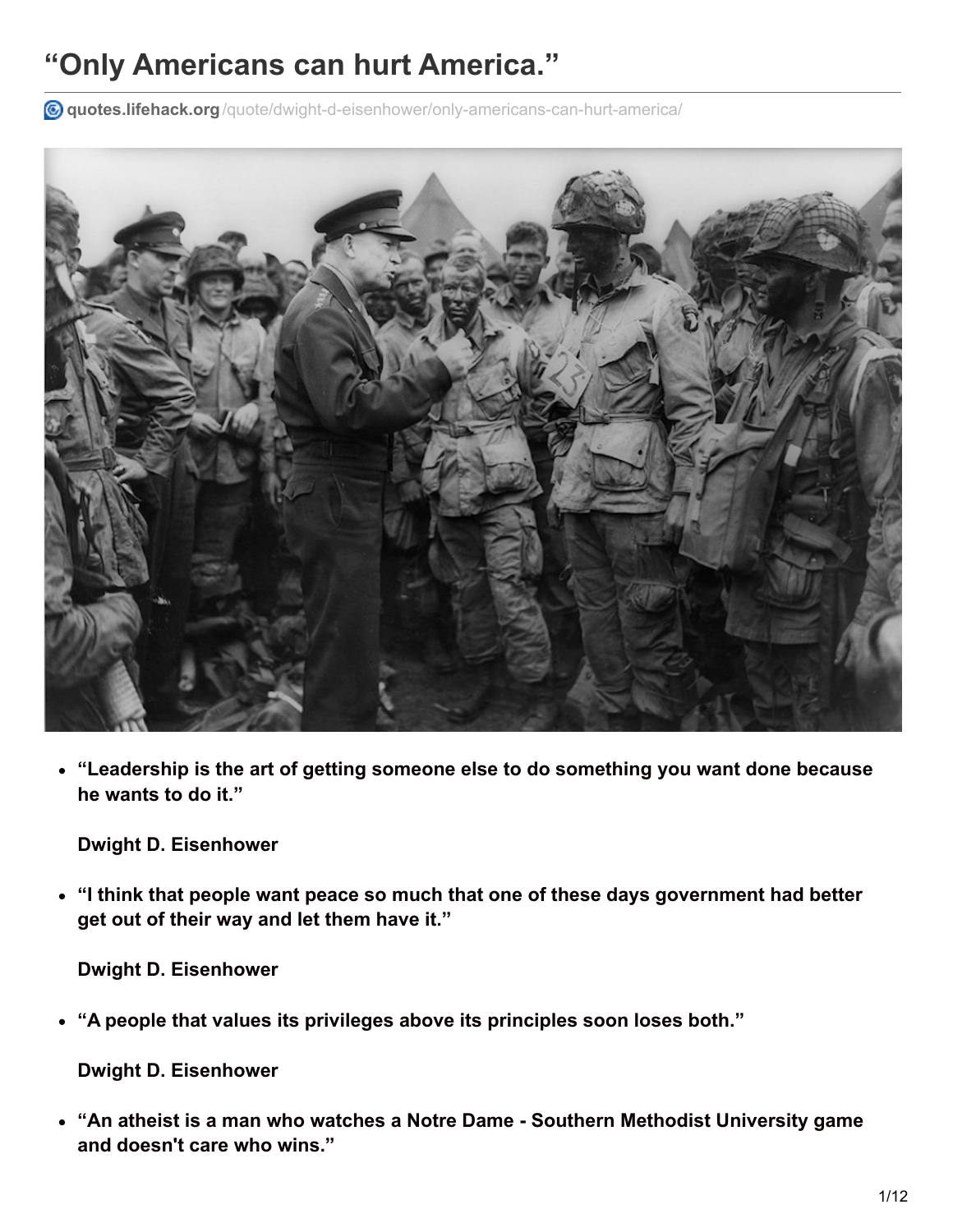**"An intellectual is a man who takes more words than necessary to tell more than he knows."**

**Dwight D. Eisenhower**

**"Ankles are nearly always neat and good-looking, but knees are nearly always not."**

**Dwight D. Eisenhower**

**"Any man who wants to be president is either an egomaniac or crazy."**

**Dwight D. Eisenhower**

**"Disarmament, with mutual honor and confidence, is a continuing imperative."**

**Dwight D. Eisenhower**

**"Don't join the book burners. Do not think you are going to conceal thoughts by concealing evidence that they ever existed."**

**Dwight D. Eisenhower**

**"Don't think you are going to conceal thoughts by concealing evidence that they ever existed."**

**Dwight D. Eisenhower**

**"Every gun that is made, every warship launched, every rocket fired, signifies in the final sense a theft from those who hunger and are not fed, those who are cold and are not clothed."**

**Dwight D. Eisenhower**

**"Farming looks mighty easy when your plow is a pencil and you're a thousand miles from the corn field."**

**Dwight D. Eisenhower**

**"Few women, I fear, have had such reason as I have to think the long sad years of youth were worth living for the sake of middle age."**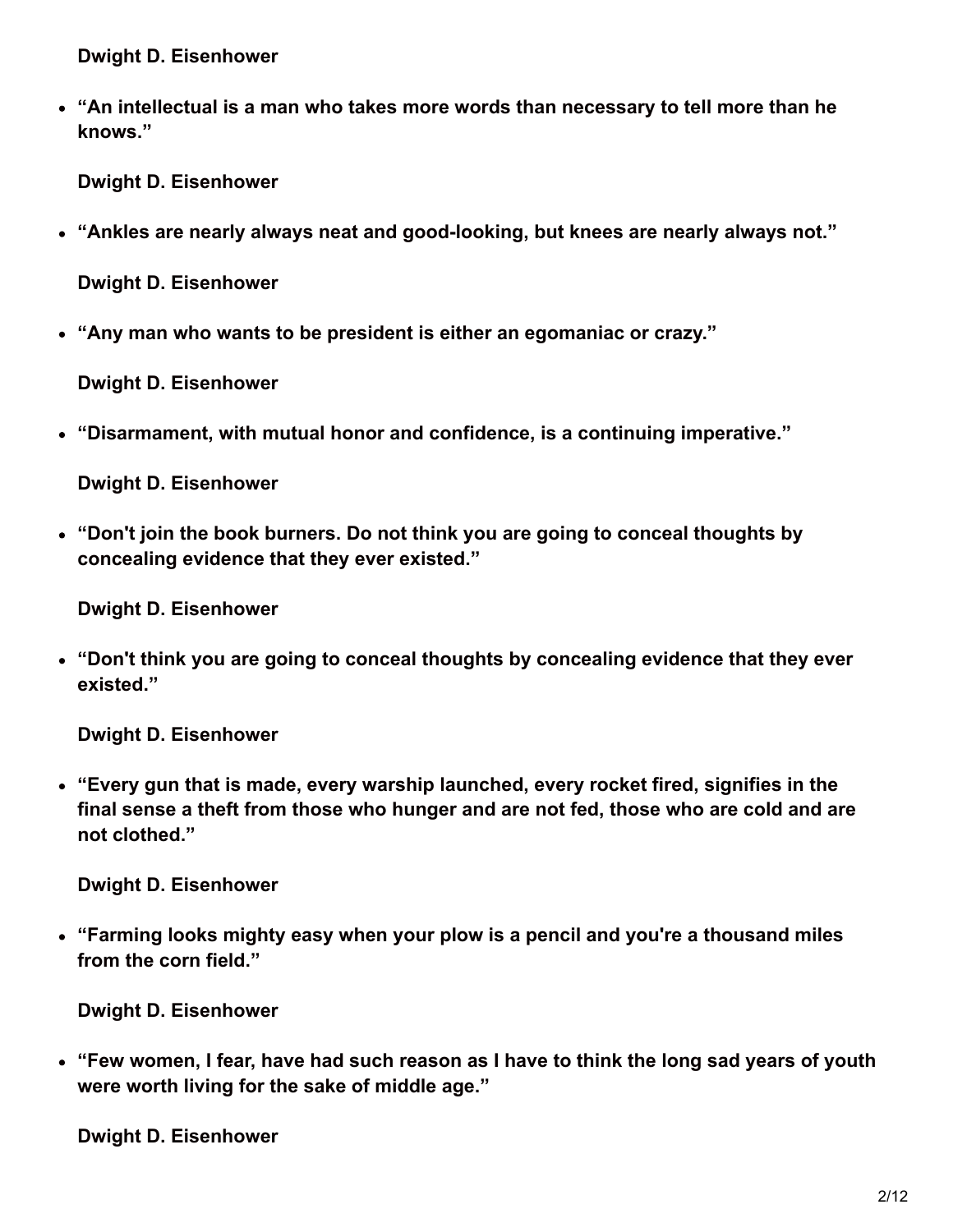**"From behind the Iron Curtain, there are signs that tyranny is in trouble and reminders that its structure is as brittle as its surface is hard."**

**Dwight D. Eisenhower**

**"Here in America we are descended in blood and in spirit from revolutionists and rebels - men and women who dare to dissent from accepted doctrine. As their heirs, may we never confuse honest dissent with disloyal subversion."**

**Dwight D. Eisenhower**

**"History does not long entrust the care of freedom to the weak or the timid."**

**Dwight D. Eisenhower**

**"How far you can go without destroying from within what you are trying to defend from without?"**

**Dwight D. Eisenhower**

**"Humility must always be the portion of any man who receives acclaim earned in the blood of his followers and the sacrifices of his friends."**

**Dwight D. Eisenhower**

**"I can think of nothing more boring for the American people than to have to sit in their living rooms for a whole half hour looking at my face on their television screens."**

**Dwight D. Eisenhower**

**"I deplore the need or the use of troops anywhere to get American citizens to obey the orders of constituted courts."**

**Dwight D. Eisenhower**

**"I despise people who go to the gutter on either the right or the left and hurl rocks at those in the center."**

**Dwight D. Eisenhower**

**"I feel impelled to speak today in a language that in a sense is new-one which I, who have spent so much of my life in the military profession, would have preferred never to use. That new language is the language of atomic warfare."**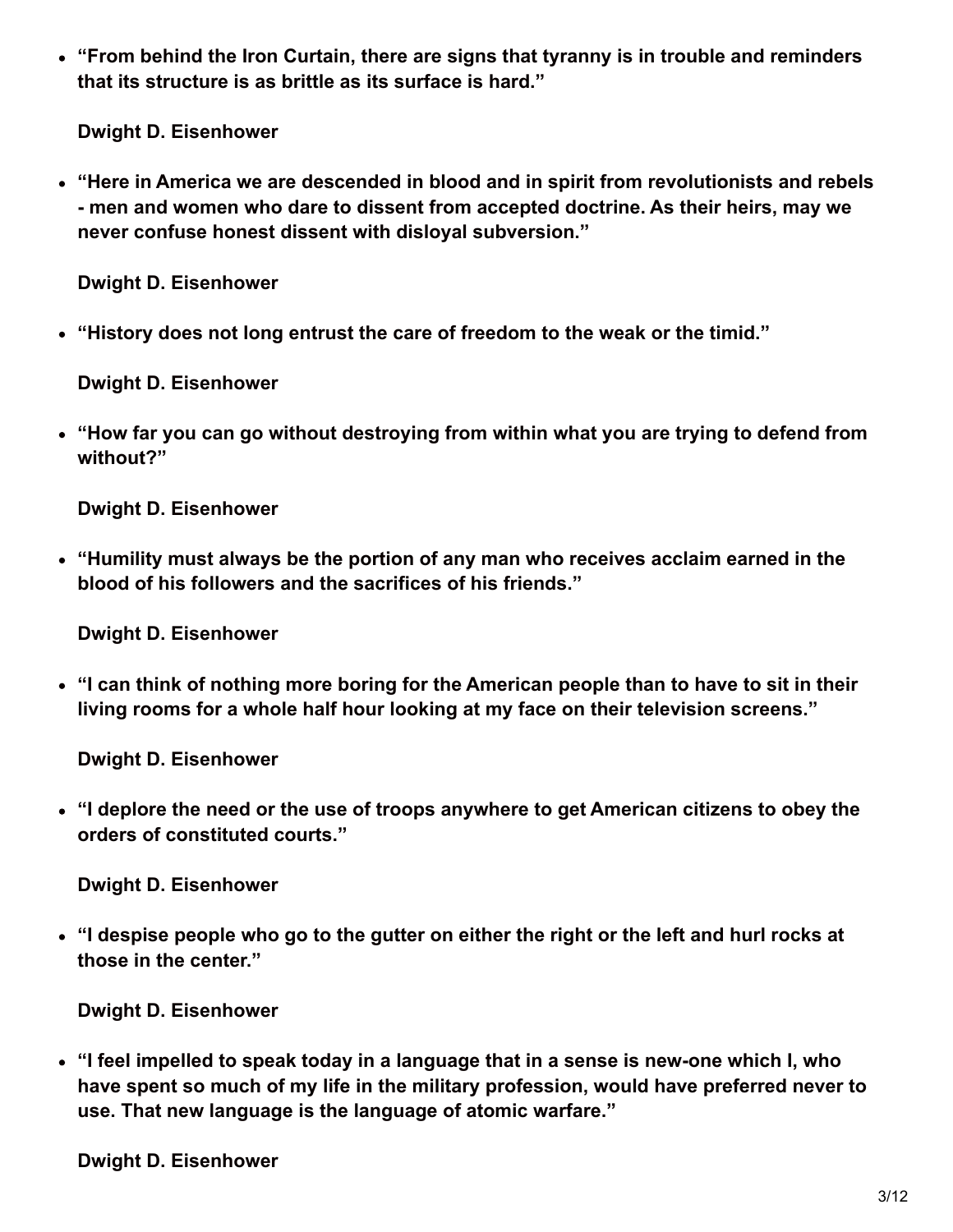**"Peace and justice are two sides of the same coin."**

**Dwight D. Eisenhower**

• "What counts is not necessarily the size of the dog in the fight - it's the size of the fight **in the dog."**

**Dwight D. Eisenhower**

**"Oh, that lovely title, ex-president."**

**Dwight D. Eisenhower**

**"I hate war as only a soldier who has lived it can, only as one who has seen its brutality, its futility, its stupidity."**

**Dwight D. Eisenhower**

**"I have found out in later years that we were very poor, but the glory of America is that we didn't know it then."**

**Dwight D. Eisenhower**

**"I have one yardstick by which I test every major problem - and that yardstick is: Is it good for America?"**

**Dwight D. Eisenhower**

**"I have only one yardstick by which I test every major problem - and that yardstick is: Is it good for America?"**

**Dwight D. Eisenhower**

**"I like to believe that people in the long run are going to do more to promote peace than our governments. Indeed, I think that people want peace so much that one of these days governments had better get out of the way and let them have it."**

**Dwight D. Eisenhower**

**"I shall make that trip. I shall go to Korea."**

**Dwight D. Eisenhower**

**"I thought it completely absurd to mention my name in the same breath as the presidency."**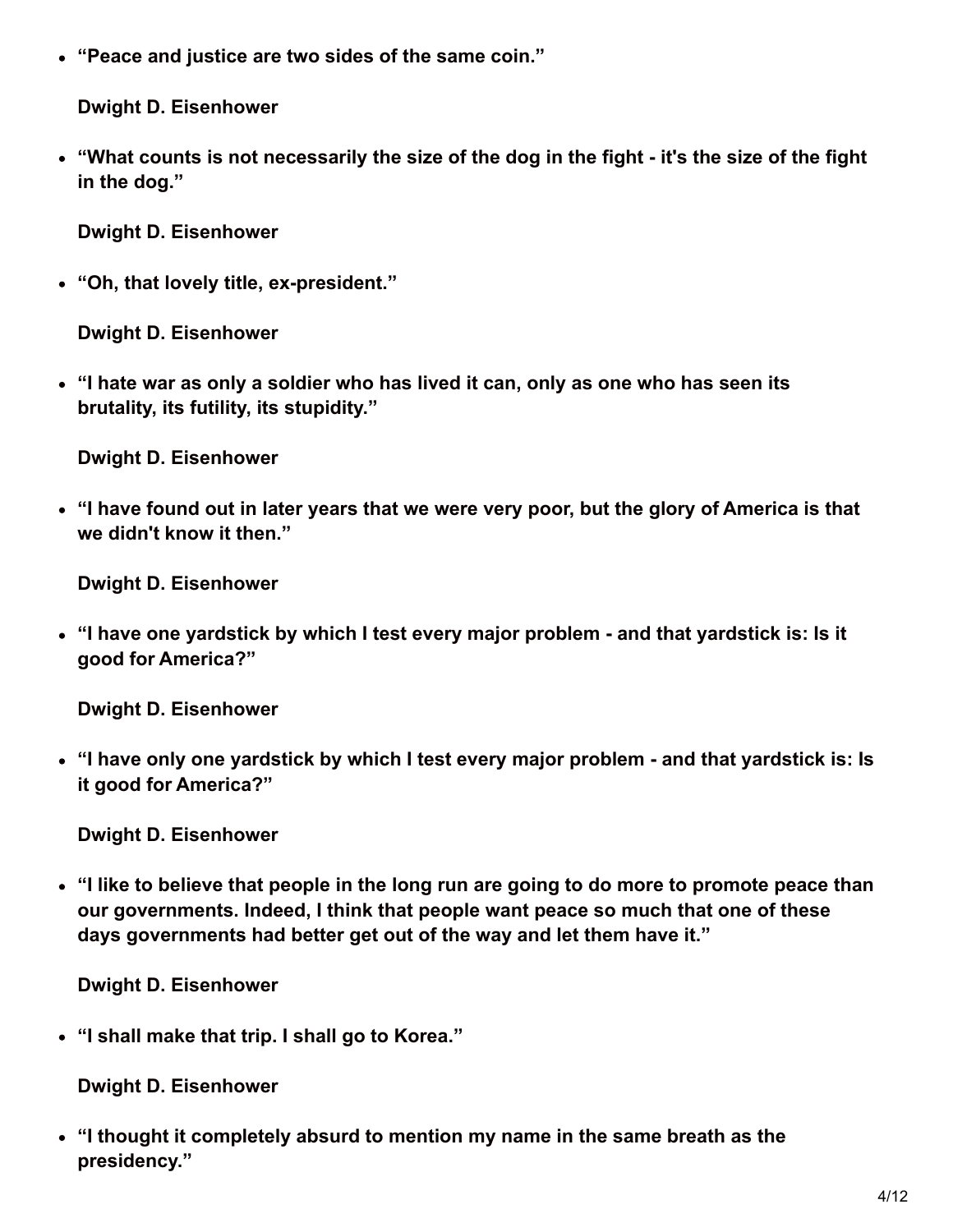**"I would rather try to persuade a man to go along, because once I have persuaded him,** he will stick. If I scare him, he will stay just as long as he is scared, and then he is **gone."**

**Dwight D. Eisenhower**

**"I'm saving that rocker for the day when I feel as old as I really am."**

**Dwight D. Eisenhower**

**"If a problem cannot be solved, enlarge it."**

**Dwight D. Eisenhower**

**"If men can develop weapons that are so terrifying as to make the thought of global war include almost a sentence for suicide, you would think that man's intelligence and his comprehension... would include also his ability to find a peaceful solution."**

**Dwight D. Eisenhower**

**"If the United Nations once admits that international disputes can be settled by using force, then we will have destroyed the foundation of the organization and our best hope of establishing a world order."**

**Dwight D. Eisenhower**

**"If you want total security, go to prison. There you're fed, clothed, given medical care and so on. The only thing lacking... is freedom."**

**Dwight D. Eisenhower**

**"In most communities it is illegal to cry "fire" in a crowded assembly. Should it not be considered serious international misconduct to manufacture a general war scare in an effort to achieve local political aims?"**

**Dwight D. Eisenhower**

**"In preparing for battle I have always found that plans are useless, but planning is indispensable."**

**Dwight D. Eisenhower**

**"In the councils of government, we must guard against the acquisition of unwarranted**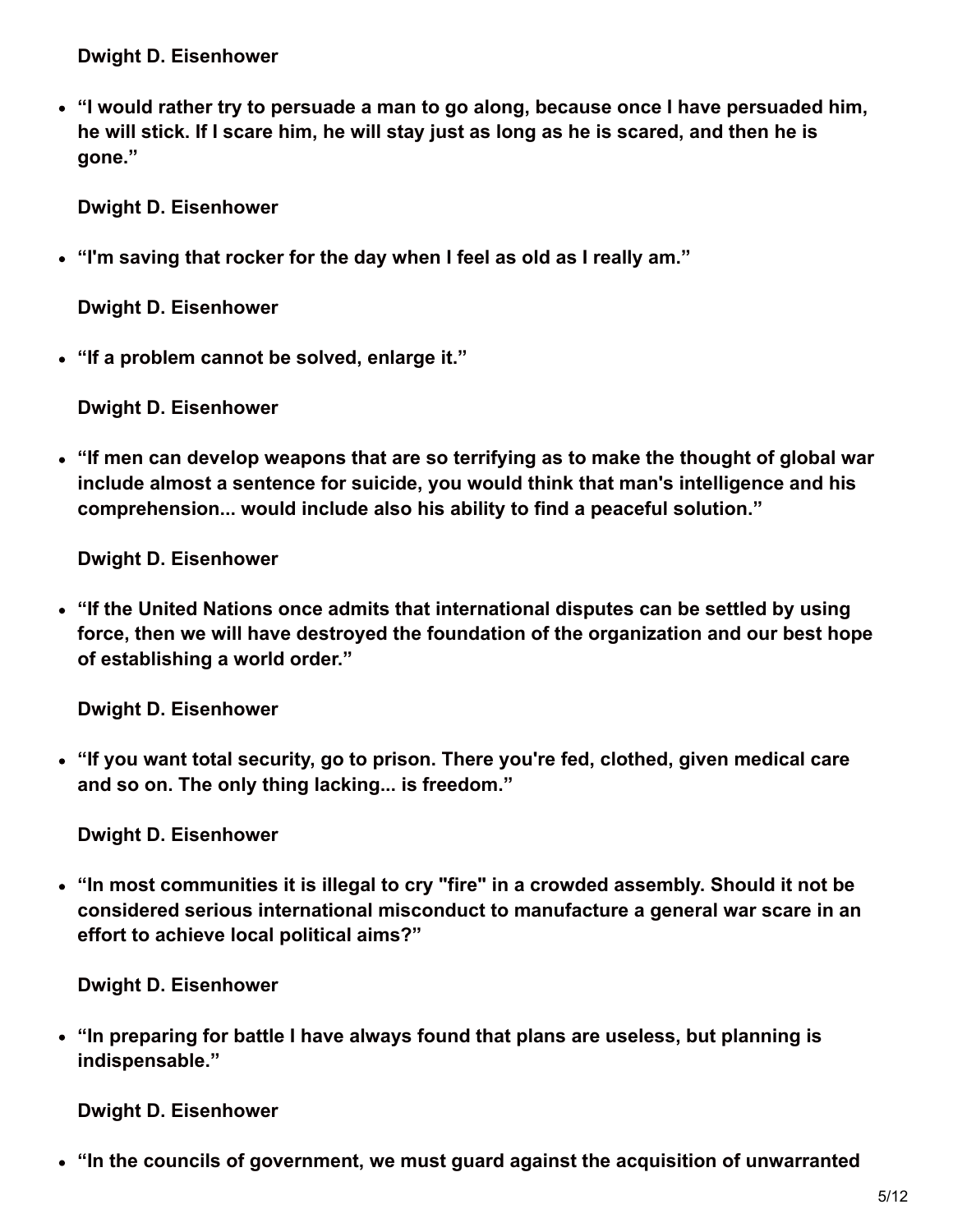**influence, whether sought or unsought, by the military-industrial complex. The potential for the disastrous rise of misplaced power exists and will persist."**

**Dwight D. Eisenhower**

**"In the final choice a soldier's pack is not so heavy as a prisoner's chains."**

**Dwight D. Eisenhower**

• "It is far more important to be able to hit the target than it is to haggle over who makes **a weapon or who pulls a trigger."**

**Dwight D. Eisenhower**

**"May we never confuse honest dissent with disloyal subversion."**

**Dwight D. Eisenhower**

**"Motivation is the art of getting people to do what you want them to do because they want to do it."**

**Dwight D. Eisenhower**

**"Neither a wise man nor a brave man lies down on the tracks of history to wait for the train of the future to run over him."**

**Dwight D. Eisenhower**

**"No one should ever sit in this office over 70 years old, and that I know."**

**Dwight D. Eisenhower**

- **Dwight D. Eisenhower**
- **"Only our individual faith in freedom can keep us free."**

**Dwight D. Eisenhower**

**"Only strength can cooperate. Weakness can only beg."**

**Dwight D. Eisenhower**

**"Our forces saved the remnants of the Jewish people of Europe for a new life and a new hope in the reborn land of Israel. Along with all men of good will, I salute the young state and wish it well."**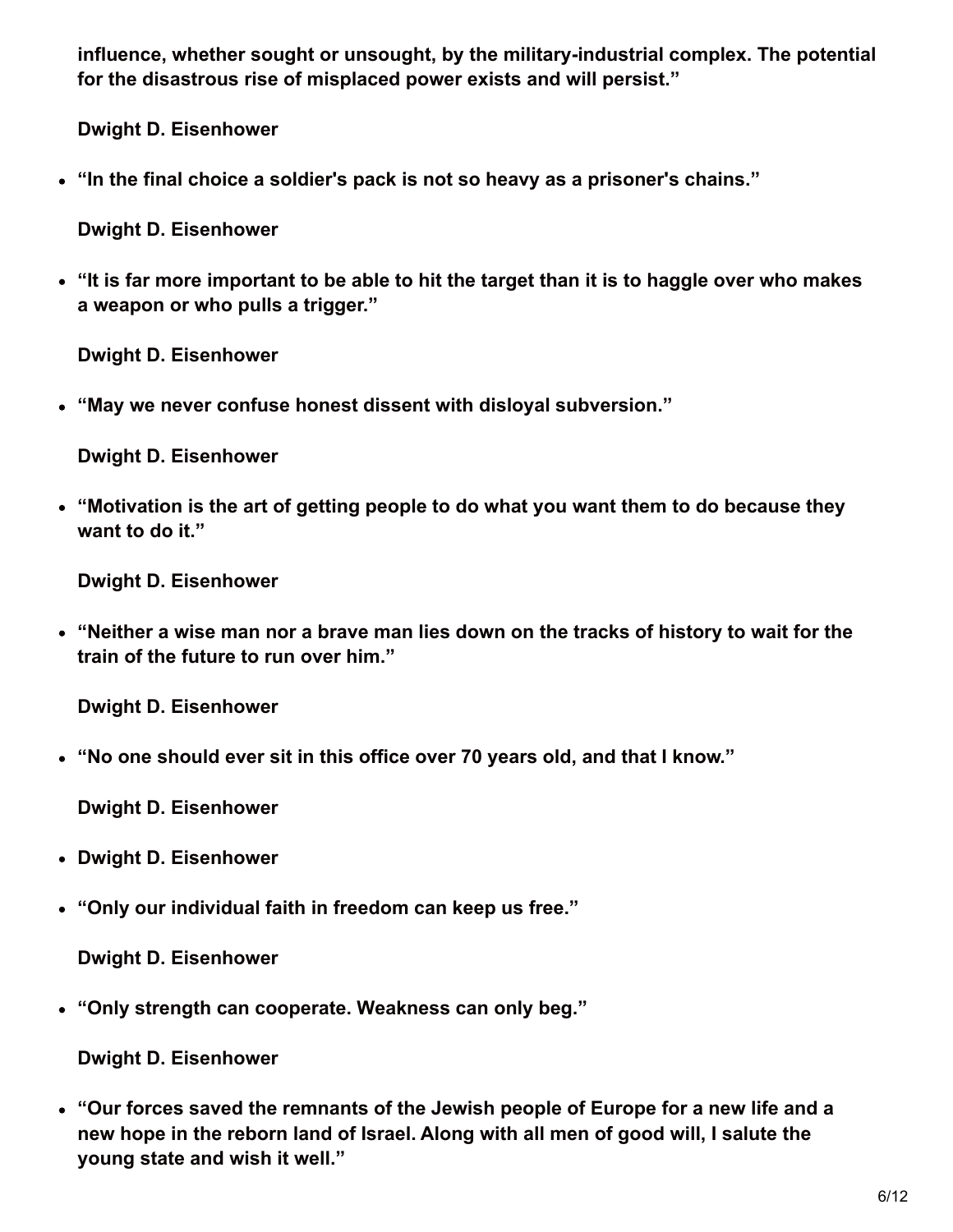**"Our pleasures were simple - they included survival."**

**Dwight D. Eisenhower**

**"Our real problem, then, is not our strength today; it is rather the vital necessity of action today to ensure our strength tomorrow."**

**Dwight D. Eisenhower**

**"Pessimism never won any battle."**

**Dwight D. Eisenhower**

**"Plans are nothing; planning is everything."**

**Dwight D. Eisenhower**

**"Politics is a profession; a serious, complicated and, in its true sense, a noble one."**

**Dwight D. Eisenhower**

**"Politics ought to be the part-time profession of every citizen who would protect the rights and privileges of free people and who would preserve what is good and fruitful in our national heritage."**

**Dwight D. Eisenhower**

**"Pull the string, and it will follow wherever you wish. Push it, and it will go nowhere at all."**

**Dwight D. Eisenhower**

**"Some people wanted champagne and caviar when they should have had beer and hot dogs."**

**Dwight D. Eisenhower**

**"Some years ago I became president of Columbia University and learned within 24 hours to be ready to speak at the drop of a hat, and I learned something more, the trustees were expected to be ready to speak at the passing of the hat."**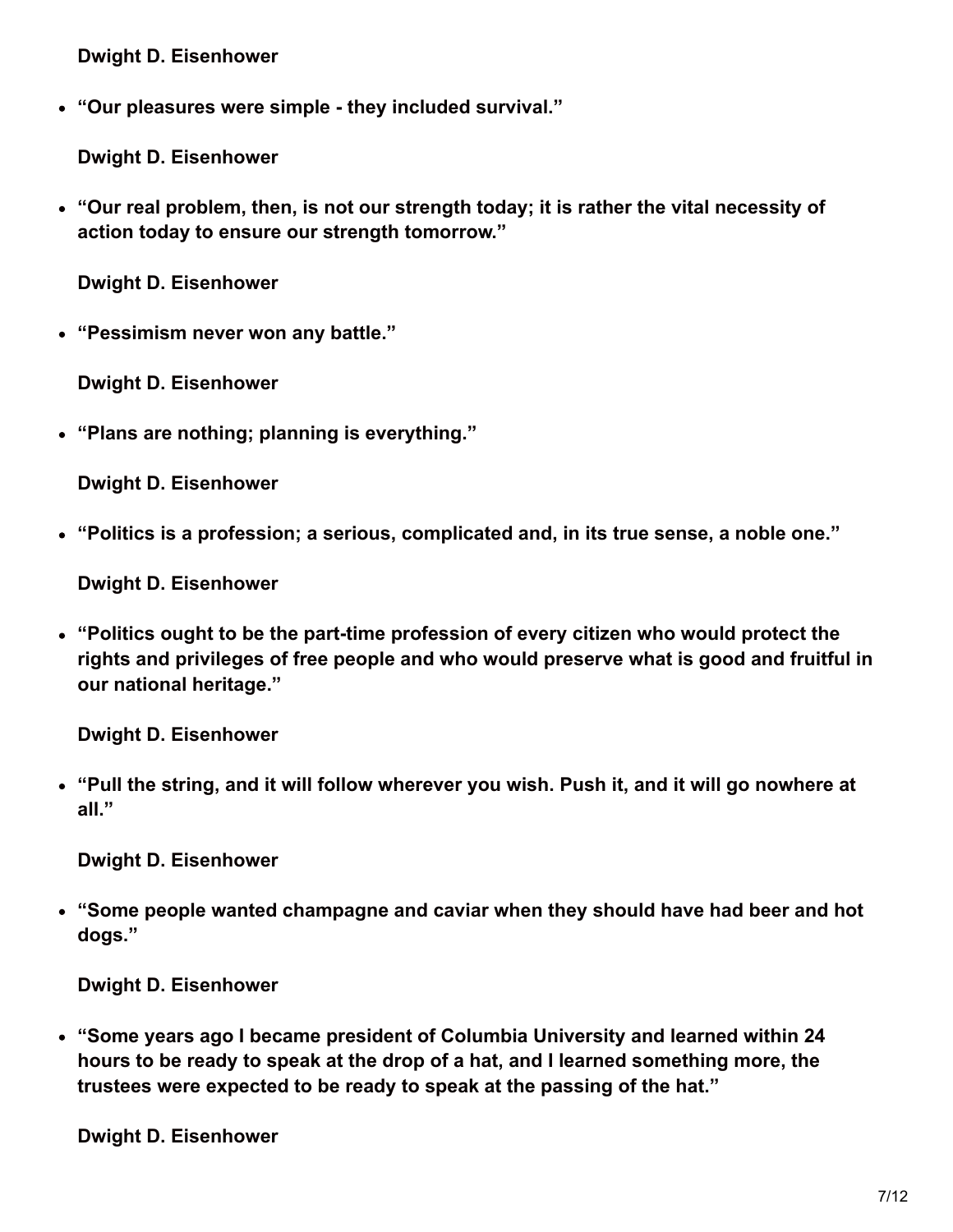**"The best morale exist when you never hear the word mentioned. When you hear a lot of talk about it, it's usually lousy."**

**Dwight D. Eisenhower**

**"The clearest way to show what the rule of law means to us in everyday life is to recall what has happened when there is no rule of law."**

**Dwight D. Eisenhower**

**"The free world must not prove itself worthy of its own past."**

**Dwight D. Eisenhower**

**"The history of free men is never really written by chance but by choice; their choice!"**

**Dwight D. Eisenhower**

**"The most terrible job in warfare is to be a second lieutenant leading a platoon when you are on the battlefield."**

**Dwight D. Eisenhower**

**"The older I get the more wisdom I find in the ancient rule of taking first things first. A process which often reduces the most complex human problem to a manageable proportion."**

**Dwight D. Eisenhower**

**"The people of the world genuinely want peace. Some day the leaders of the world are going to have to give in and give, it to them."**

**Dwight D. Eisenhower**

**"The problem in defense is how far you can go without destroying from within what you are trying to defend from without."**

**Dwight D. Eisenhower**

**"The purpose is clear. It is safety with solvency. The country is entitled to both."**

**Dwight D. Eisenhower**

**"The sergeant is the Army."**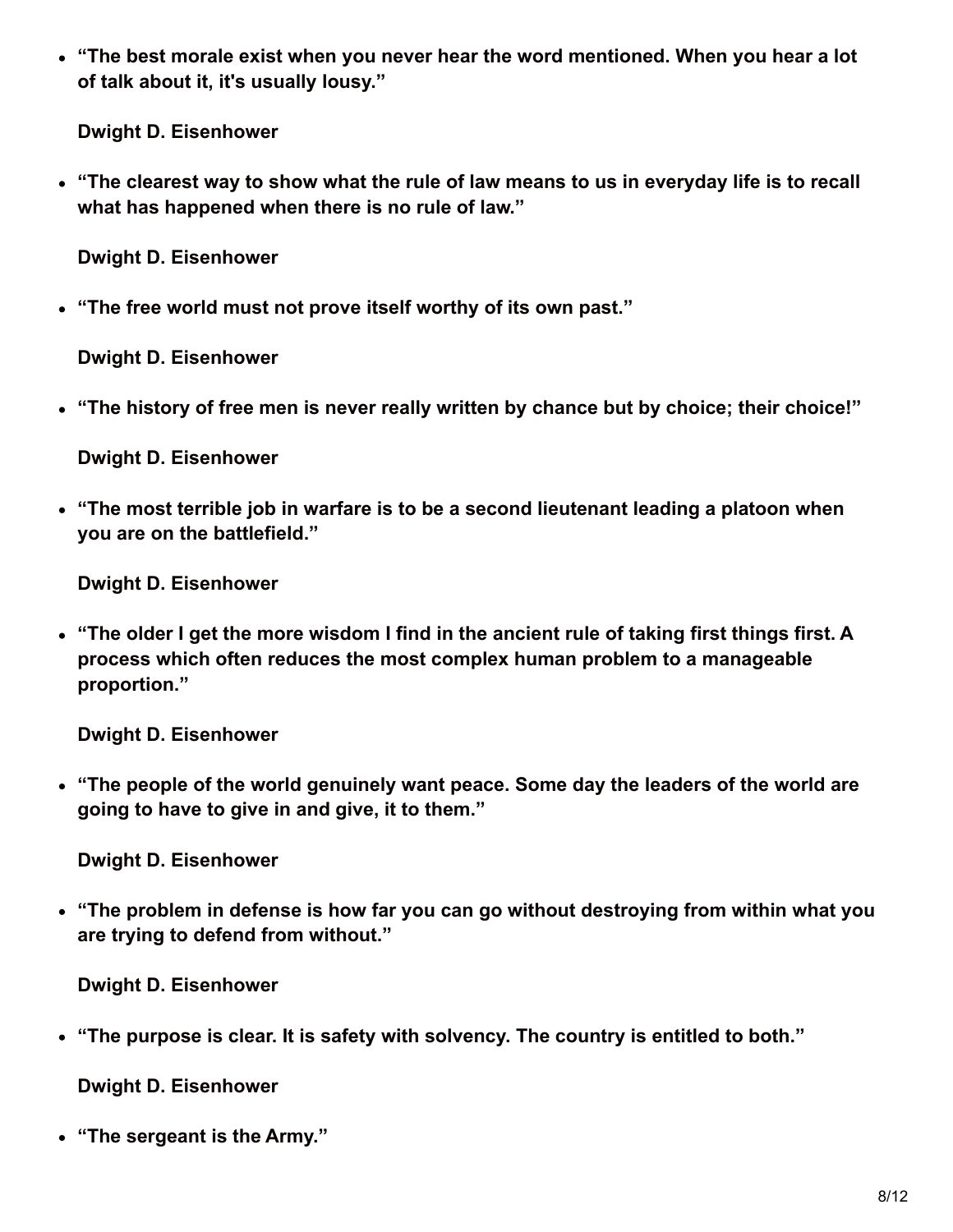**"The spirit of man is more important than mere physical strength, and the spiritual fiber of a nation than its wealth."**

**Dwight D. Eisenhower**

**"The supreme quality for leadership is unquestionably integrity. Without it, no real success is possible, no matter whether it is on a section gang, a football field, in an army, or in an office."**

**Dwight D. Eisenhower**

**"The United States strongly seeks a lasting agreement for the discontinuance of nuclear weapons tests. We believe that this would be an important step toward reduction of international tensions and would open the way to further agreement on substantial measures of disarmament."**

**Dwight D. Eisenhower**

**"The world moves, and ideas that were once good are not always good."**

**Dwight D. Eisenhower**

**"There are a number of things wrong with Washington. One of them is that everyone is too far from home."**

**Dwight D. Eisenhower**

**"There is no glory in battle worth the blood it costs."**

**Dwight D. Eisenhower**

**"There is no person in this room whose basic rights are not involved in any successful defiance to the carrying out of court orders."**

**Dwight D. Eisenhower**

**"There is no victory at bargain basement prices."**

**Dwight D. Eisenhower**

**"There is nothing wrong with America that faith, love of freedom, intelligence, and energy of her citizens cannot cure."**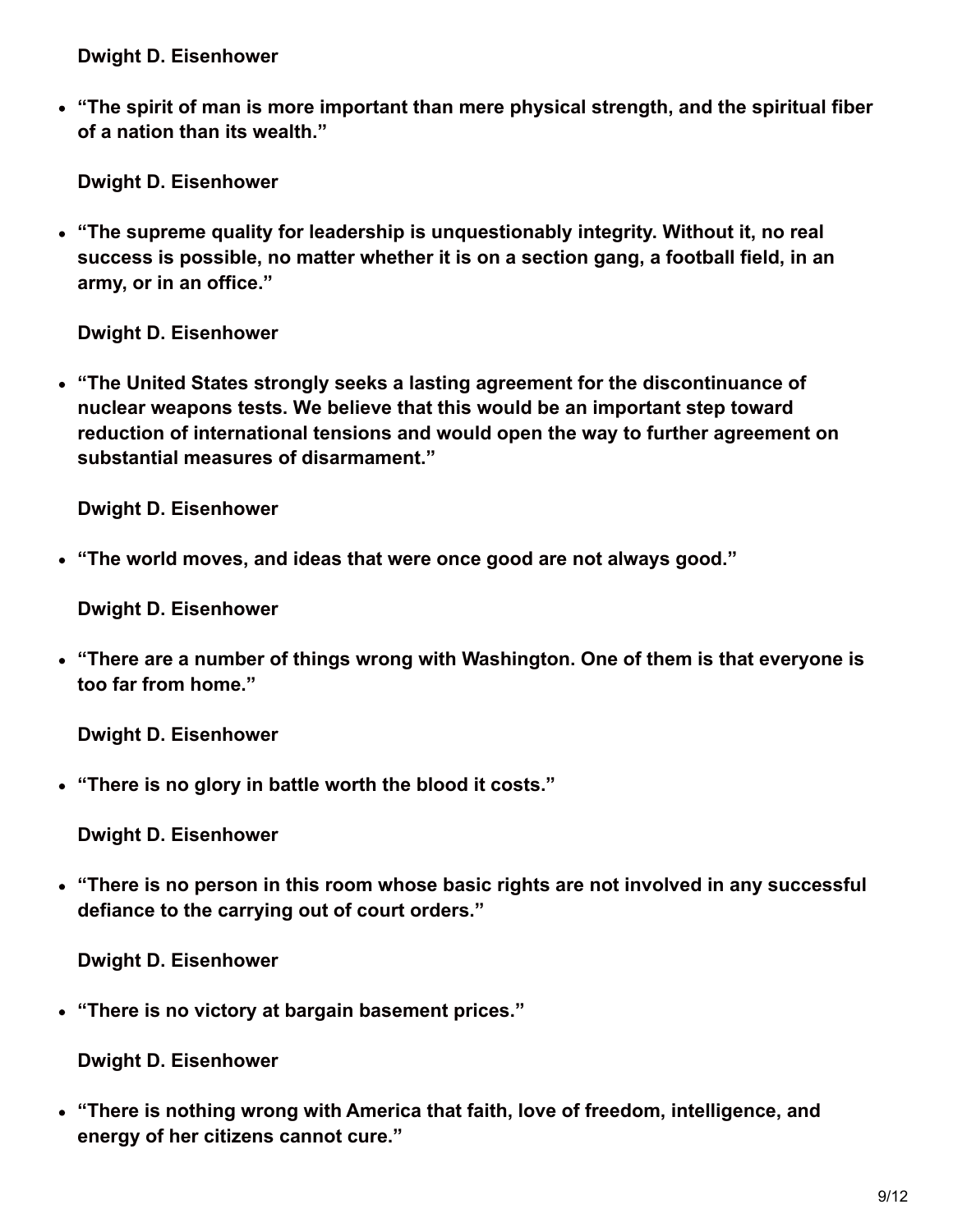**"There's no tragedy in life like the death of a child. Things never get back to the way they were."**

**Dwight D. Eisenhower**

**"Things are more like they are now than they ever were before."**

**Dwight D. Eisenhower**

**"Things have never been more like the way they are today in history."**

**Dwight D. Eisenhower**

**"This desk of mine is one at which a man may die, but from which he cannot resign."**

**Dwight D. Eisenhower**

**"This world of ours... must avoid becoming a community of dreadful fear and hate, and be, instead, a proud confederation of mutual trust and respect."**

**Dwight D. Eisenhower**

**"Though force can protect in emergency, only justice, fairness, consideration and cooperation can finally lead men to the dawn of eternal peace."**

**Dwight D. Eisenhower**

**"Together we must learn how to compose differences, not with arms, but with intellect and decent purpose."**

**Dwight D. Eisenhower**

**"Unlike presidential administrations, problems rarely have terminal dates."**

**Dwight D. Eisenhower**

**"War settles nothing."**

**Dwight D. Eisenhower**

**"We are going to have peace even if we have to fight for it."**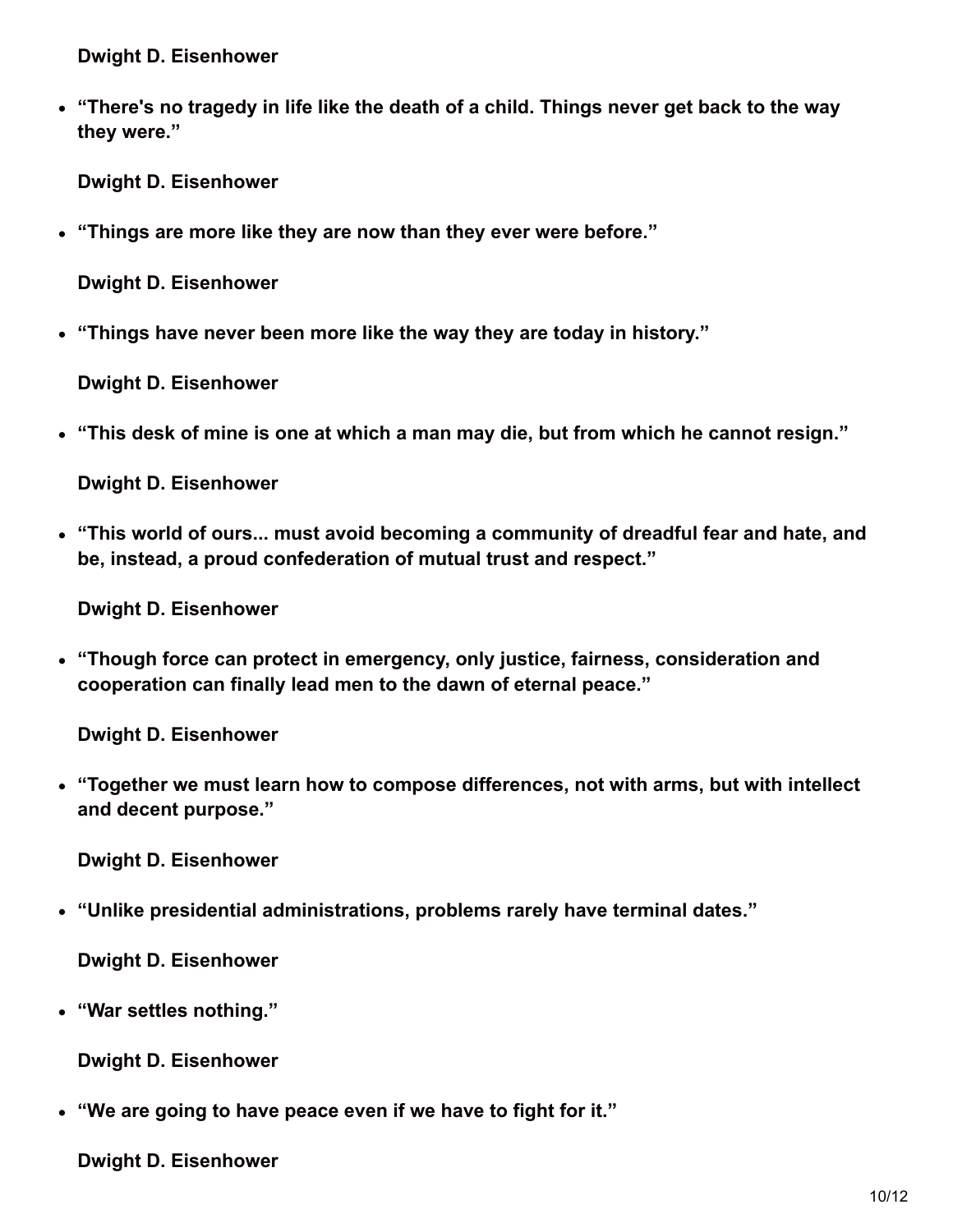**"We are tired of aristocratic explanations in Harvard words."**

**Dwight D. Eisenhower**

**"We must guard against the acquisition of unwarranted influence, whether sought or unsought, by the military-industrial complex."**

**Dwight D. Eisenhower**

**"We seek peace, knowing that peace is the climate of freedom."**

**Dwight D. Eisenhower**

**"We will bankrupt ourselves in the vain search for absolute security."**

**Dwight D. Eisenhower**

**"Well, when you come down to it, I don't see that a reporter could do much to a president, do you?"**

**Dwight D. Eisenhower**

**"Whatever America hopes to bring to pass in the world must first come to pass in the heart of America."**

**Dwight D. Eisenhower**

**"When people speak to you about a preventive war, you tell them to go and fight it. After my experience, I have come to hate war."**

**Dwight D. Eisenhower**

**"When you are in any contest, you should work as if there were - to the very last minute - a chance to lose it. This is battle, this is politics, this is anything."**

**Dwight D. Eisenhower**

**"When you put on a uniform, there are certain inhibitions that you accept."**

**Dwight D. Eisenhower**

**"'Worry' is a word that I don't allow myself to use."**